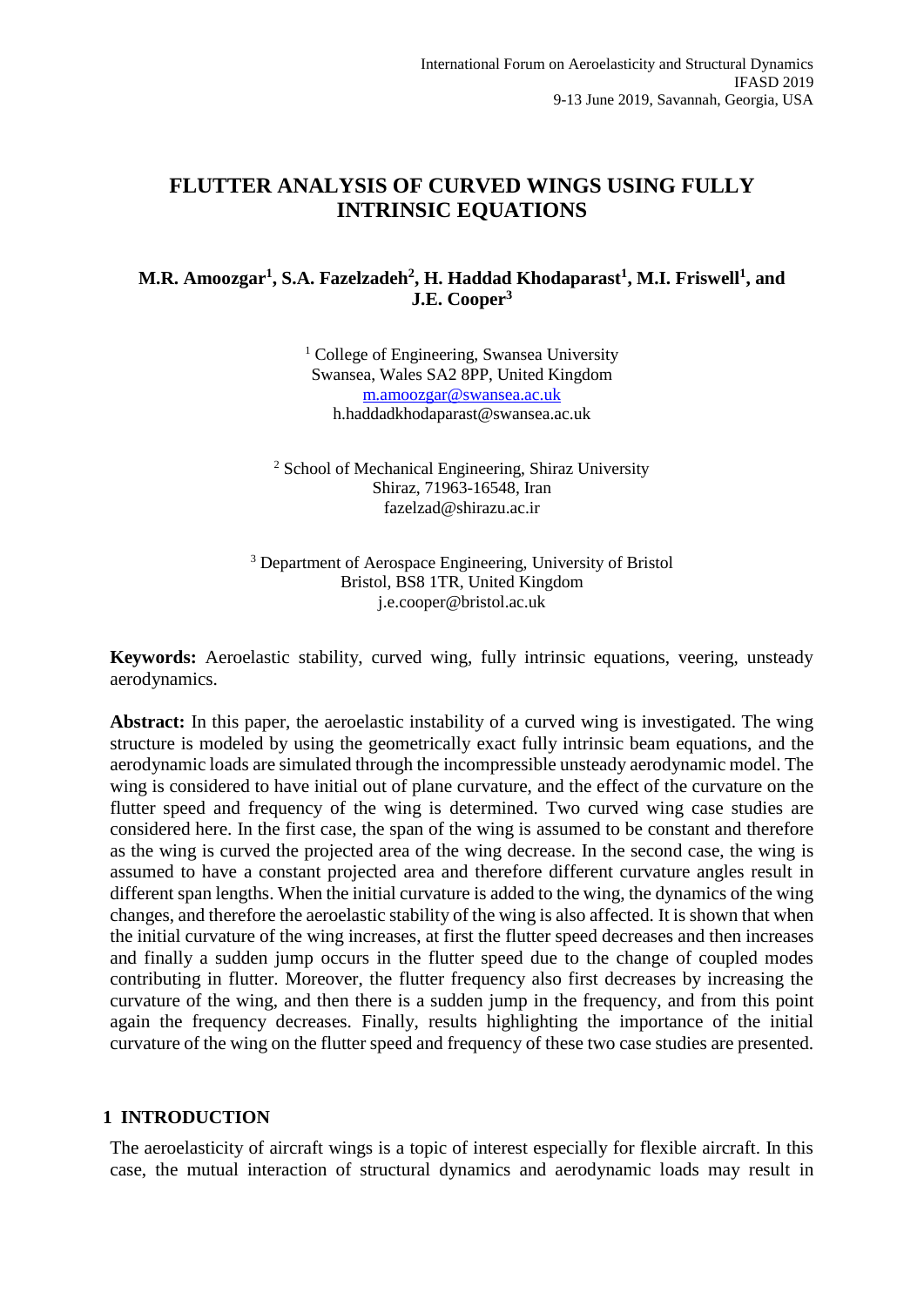limitations in the operational condition of the aircraft. For a safe airplane, the flutter instability should stay well beyond the flight envelope, and therefore it is very important to find the flutter instability envelope of the aircraft. Flutter analysis of aircraft wings has been an active research topic since 1917. One of the first studies that dealt with the flutter analysis was presented by Bairstow and Fage [\[1\]](#page-12-0). They studied the reason for the flutter instability that occurred in the horizontal tail of the twin-engined Handly Page O/400. Goland [\[2\]](#page-12-1) studied the flutter of a uniform aircraft wing by integrating the differential equations. Then, the effect of adding wingtip weights on the flutter of the wing was studied by Goland and Luke [\[3\]](#page-12-2). The shape of the wing planform is one of the important factors that derives the performance characteristics of aircraft. Usually, the planform shape of the wing is a tradeoff between different flight conditions and is not always the optimized shape for each flight condition. Therefore, the idea of changing the planform of the wing in flight to obtain the optimized shape of the wing in each flight condition has been proposed [\[4,](#page-12-3) [5\]](#page-12-4). Morphing wings enhance the performance of the wing by changing the shape in flight by using a proper mechanism [\[4,](#page-12-3) [5\]](#page-12-4). However, when the planform of the wing changes, the aeroelastic stability of the wing is also affected. Therefore, the aeroelastic stability of such wings should also be considered.

Changing the sweep of the wing in flight was one of the earliest ways of changing planform in flight to reach higher cruise speeds. Lottati [\[6\]](#page-12-5) showed the importance of the sweep angle on the aeroelastic stability of a composite wing. Gern and Librescu [\[7\]](#page-12-6) studied the effect of external masses mounted under the wing on the aeroelastic stability of swept wings. The aeroelastic instability of a swept wing under the effect of an engine was considered by Mazadi and Fazelzadeh [\[8\]](#page-12-7). They showed that the combination of sweep angle of the wing, and the engine mass and thrust, influenced the flutter speed and frequency of the wing. Adding winglets to the tips of wings is another way of altering the aerodynamic loads which can result in lower loads on the wing. When a winglet is added to the wing, the aeroelastic properties of the clean wing changes. Goetz et al. [\[9\]](#page-12-8) showed numerically and experimentally that when tip fins are introduced to the wing, the flutter speed changes, and this is due more to the structural effects. Moreover, the effect of winglet stiffness and mass on the aeroelastic stability of wings was studied by Dogget and Farmer [\[10\]](#page-12-9). They showed that when the winglet is added to the wing, the flutter dynamic pressure reduces, and for heavier winglets a larger reduction was observed. Peng and Jinglong [\[11\]](#page-12-10) considered the aeroelasticity of wings with C-type wing tips. They concluded that when the winglet is added to transport aircraft wings the flutter speed reduces by about 10%. More recently, the effect of winglets on the transonic aeroelasticity of a transport aircraft wing was studied experimentally by Lv et al. [\[12\]](#page-12-11). They showed that the winglet shape doesn't affect the flutter speed significantly, while the weight of the winglet significantly reduces the flutter speed. They also highlighted that the aerodynamics of the winglet has little impact on the flutter speed of the wing. Changing the twist of the wing is another option that modifies the aerodynamic loads on the wing. Twist morphing was one of the popular concepts considered over the recent decades, and several concepts have been introduced [\[4\]](#page-12-3). Several studies considered the effect of twist morphing on roll control [\[13\]](#page-12-12), the minimization of induced drag [\[14\]](#page-12-13), the aerodynamic performance [\[15\]](#page-12-14), and the drag performance [\[16\]](#page-13-0). Farsadi et al. [\[17\]](#page-13-1) considered the nonlinear aeroelasticity of linearly pre-twisted wings using thin-walled beam theory, and showed that the twisted wing can have higher flutter speed compared to the clean wing.

Recently, it has been proposed that making the wings curved can result in a reduction of drag and fuel burn [\[18\]](#page-13-2). Making the wings curved is an idea that is inspired from nature, and it was shown that a drooped wing shape could decrease the wing drag by up to 6%, and an inflected wing may result in a drag reduction of 4%. Although making aircraft wings with initial curvature can have some benefits on the aerodynamics, it could also change the structural dynamics of the wing significantly. The effect of initial curvature on the dynamics of curved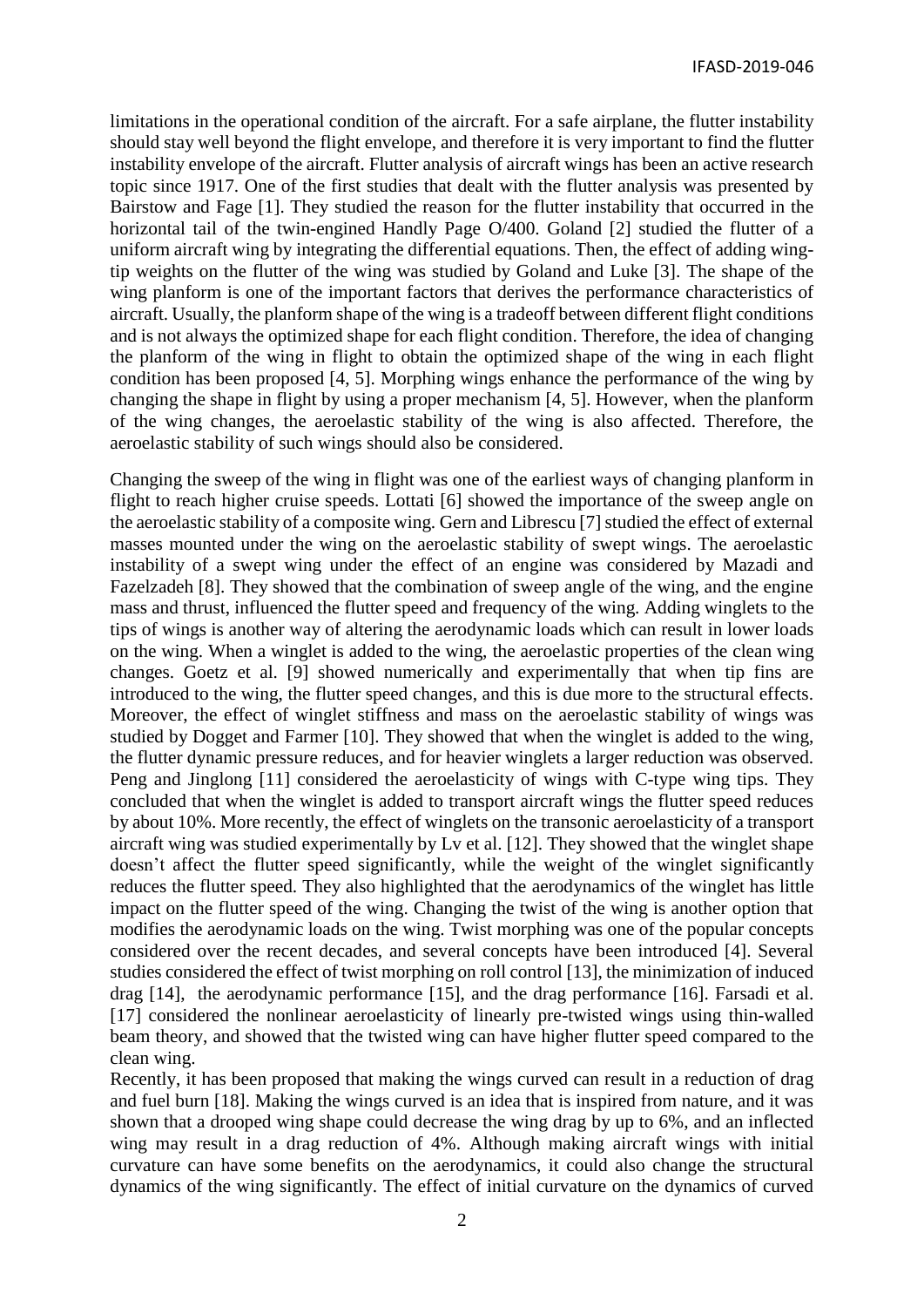beams has been extensively addressed by many researchers [\[19\]](#page-13-3). Hodges [\[20\]](#page-13-4) showed that initially curved isotropic beams introduce stretch-bending coupling in the beam. Chang and Hodges [\[21\]](#page-13-5) determined the vibration characteristics of curved beams by using fully intrinsic equations. They highlighted that the behavior of the beam when it is curved under load is different from the beam with identical beam with initial curvature. Therefore, the curvature of the wing not only influences the aerodynamics of the wing, also affects the aeroelastic behavior of the wing. This has received little attention in the literature, and therefore here the effect of initial curvature on the aeroelastic stability of aircraft wings is studied.

In this study, the aeroelastic behavior of an aircraft wing with initial curvature is investigated, and the change in the flutter speed and frequency with respect to the out of plane curvature is determined. The aeroelastic problem is formulated by combining the geometrical exact fully intrinsic beam equations [\[22\]](#page-13-6) with the unsteady Peters' aerodynamic loads [\[23\]](#page-13-7). The effect of initial curvature is considered through the capability of the beam formulation. Finally, the effect of initial curvature on the dynamics, flutter speed, and flutter frequency of a typical wing is discussed.

### **2 PROBLEM STATEMENT**

An aircraft wing with initial curvature, as shown in Figure 1, is considered. It is assumed that the wing has a constant curvature over the span of the wing. Two cases are considered here for investigating the effect of curvature on the aeroelastic instability of the wing. In the first case, it is considered that the span length or the perimeter of the wing is constant, and when it is curved the projected area of the wing decreases. In the second case, the projected area of the wing is considered to be constant, and therefore the span length of wing is not fixed. The curvature radius is denoted here as *Rr*, and the arc angle of the curved beam is defined as

$$
\alpha = Lk_2 \tag{1}
$$

where *L* and *k<sup>2</sup>* are the span length and the initial curvature of the beam, respectively. The curved shapes of the wing for these two categories are shown in Figure 2. It is noted that in this study, it is assumed that all the structural properties of the wing remain intact when an additional curvature is added to the wing.



Figure 1: The schematic of the curved wing with constant initial curvature.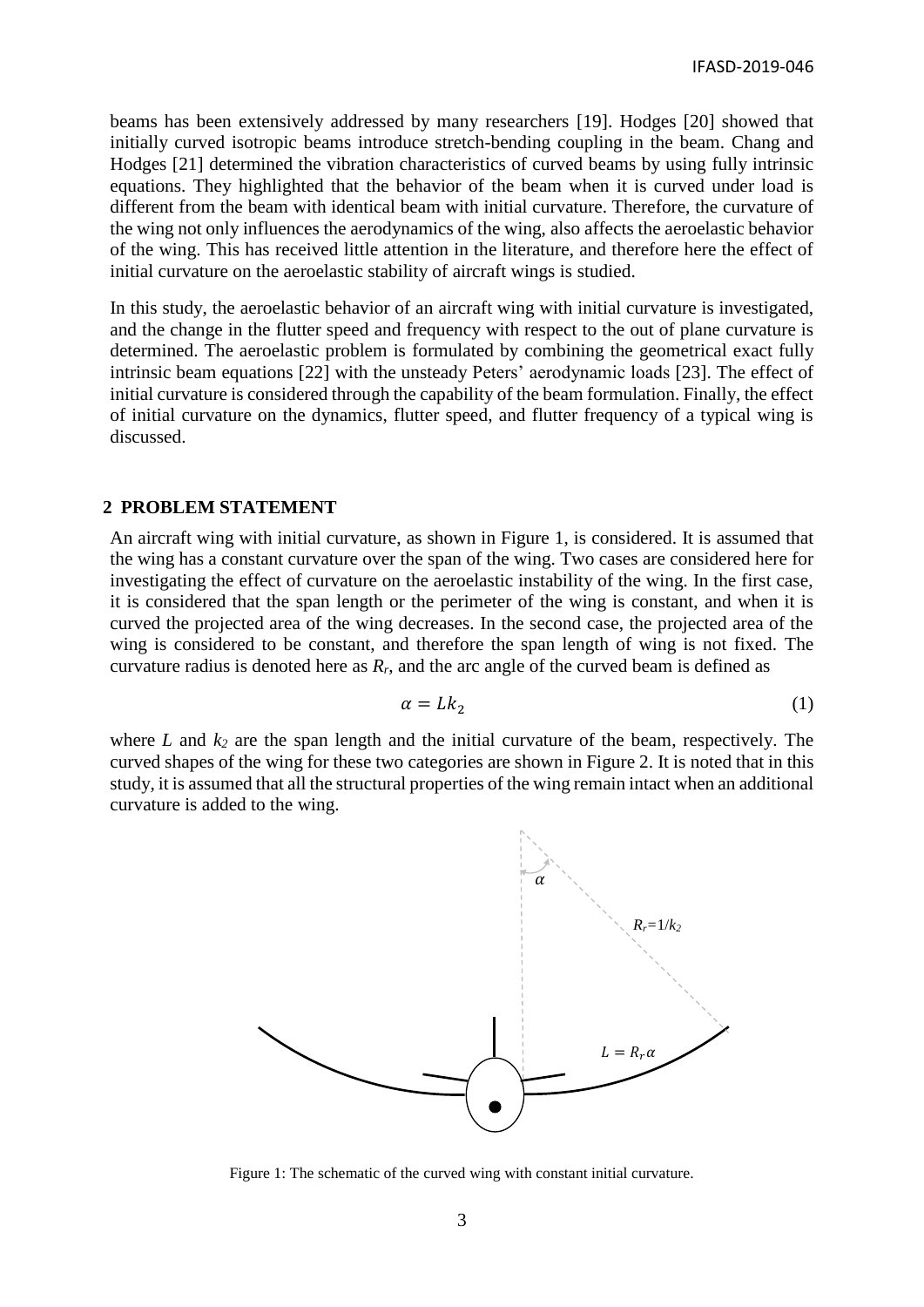

Figure 2: The curved shapes of the wing for constant perimeter and constant projected area assumptions for  $k_2$ =60 $^{\circ}/m$ .

#### **3 EQUATIONS OF MOTION**

The curved wing of the aircraft is modeled by using the geometrically exact fully intrinsic beam equations [\[22\]](#page-13-6). This beam formulation has been used successfully recently for a range of different aerospace structure applications [\[24-30\]](#page-13-8). Thus:

 $\partial F_1/\partial x_1 + K_2 F_3 - K_3 F_2 + f_{1,gen} = \partial P_1/\partial t + \Omega_2 P_3 - \Omega_3 P_2$  $\partial F_2/\partial x_1 + K_3 F_1 - K_1 F_3 + f_{2 \text{aero}} = \partial P_2/\partial t + \Omega_3 P_1 - \Omega_1 P_3$  $\partial F_3 / \partial x_1 + K_1 F_2 - K_3 F_1 + f_{3 \, aero} = \partial P_3 / \partial t + \Omega_1 P_2 - \Omega_2 P_1$  $\partial M_1/\partial x_1 + K_2 M_3 - K_3 M_2 + 2\gamma_{12} F_3 - 2\gamma_{13} F_2 + m_{1,gen} = \partial H_1/\partial t + \Omega_2 H_3 - \Omega_3 H_2 +$  $V_2 P_3 - V_3 P_2$  $\frac{\partial M_2}{\partial x_1} + K_3 M_1 - K_1 M_3 + 2\gamma_{13} F_1 - (1 + \gamma_{11}) F_3 + m_{2 \text{aero}} = \frac{\partial H_2}{\partial t} + \Omega_3 H_1 - \Omega_1 H_3 +$  $V_3 P_1 - V_1 P_3$  $\partial M_3/\partial x_1 + K_1 M_2 - K_2 M_1 + (1 + \gamma_{11})F_2 - 2\gamma_{12}F_1 + m_{3,gen} = \partial H_3/\partial t + \Omega_1 H_2 - \Omega_2 H_1 +$  $V_1 P_2 - V_2 P_1$  $\frac{\partial V_1}{\partial x_1} + K_2 V_3 - K_3 V_2 + 2\gamma_{12} \Omega_3 - 2\gamma_{13} \Omega_2 = \frac{\partial V_{11}}{\partial t}$  (1)  $\frac{\partial V_2}{\partial x_1} + K_3 V_1 - K_1 V_3 - (1 + \gamma_{11}) \Omega_3 + 2 \gamma_{13} \Omega_1 = 2 \partial \gamma_{12} / \partial t$  $\frac{\partial V_3}{\partial x_1} + K_1 V_2 - K_2 V_1 + (1 + \gamma_{11}) \Omega_2 - 2 \gamma_{12} \Omega_1 = 2 \partial \gamma_{13} / \partial t$  $\partial \Omega_1/\partial x_1 + K_2 \Omega_3 - K_3 \Omega_2 = \partial \kappa_1/\partial t$  $\partial \Omega_2 / \partial x_1 + K_3 \Omega_1 - K_1 \Omega_3 = \partial \kappa_2 / \partial t$  $\frac{\partial \Omega_3}{\partial x_1} + K_1 \Omega_2 - K_2 \Omega_1 = \frac{\partial \kappa_3}{\partial t}$ 

where  $F_i$  and  $M_i$  for *i*=1,2,3 are the sectional internal forces and moments,  $V_i$  and  $\Omega_i$  are the linear and angular velocities,  $P_i$  and  $H_i$  are vectors containing the sectional linear and angular momenta, respectively.  $\gamma_{1i}$  and  $\kappa_{1i}$  are the generalized strains of the beam. The vector of final curvature and twist of the deformed beam is shown by  $K_i$  which can be described by

$$
K_i = \kappa_i + k_i \tag{2}
$$

where  $k_i$  denotes the initial curvature and twist values of the beam.

All variables that appeared in Eq (2) are described in the deformed coordinate reference system except the initial curvature and twist which are based on the undeformed reference frame. In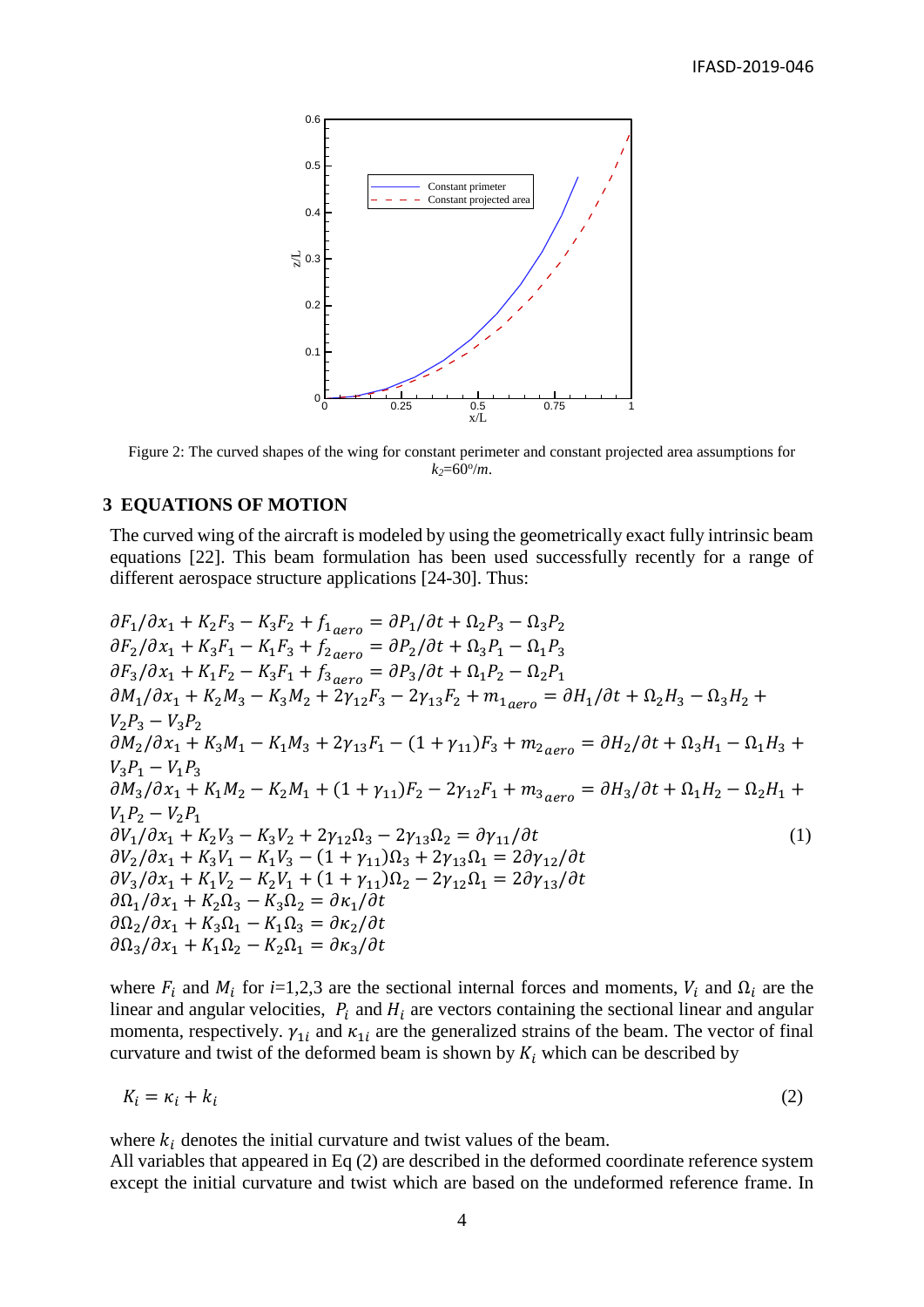this study, it is assumed that the wing has an initial curvature and therefore  $k_i$  is not zero. The force and moment vectors are related to the generalized strain through the stiffness matrix as follows

$$
\begin{bmatrix} F_1 \\ F_2 \\ F_3 \\ M_1 \\ M_2 \\ M_3 \end{bmatrix} = \begin{bmatrix} S_{11} & S_{12} & S_{13} & S_{14} & S_{15} & S_{16} \\ S_{12} & S_{22} & S_{23} & S_{24} & S_{25} & S_{26} \\ S_{13} & S_{23} & S_{33} & S_{34} & S_{35} & S_{36} \\ S_{14} & S_{24} & S_{34} & S_{44} & S_{45} & S_{46} \\ S_{15} & S_{25} & S_{35} & S_{45} & S_{55} & S_{56} \\ S_{16} & S_{26} & S_{36} & S_{46} & S_{56} & S_{66} \end{bmatrix} \begin{bmatrix} \gamma_{11} \\ \gamma_{12} \\ \gamma_{13} \\ \kappa_{1} \\ \kappa_{2} \\ \kappa_{3} \end{bmatrix} \quad or \quad \begin{bmatrix} F \\ M \end{bmatrix} = \begin{bmatrix} S \end{bmatrix} \begin{bmatrix} \gamma \\ K \end{bmatrix} \tag{3}
$$

where *S* contains the stiffness components of the beam cross-section. Moreover, the linear and angular momenta can be calculated as follows

$$
\begin{bmatrix}\nP_1 \\
P_2 \\
P_3 \\
H_1 \\
H_2 \\
H_3\n\end{bmatrix} =\n\begin{bmatrix}\n\mu & 0 & 0 & 0 & \mu x_3 & -\mu x_2 \\
0 & \mu & 0 & -\mu x_3 & 0 & 0 \\
0 & 0 & \mu & \mu x_2 & 0 & 0 \\
0 & -\mu x_3 & \mu x_2 & i_2 + i_3 & 0 & 0 \\
\mu x_3 & 0 & 0 & 0 & i_2 & i_23 \\
\mu x_3 & 0 & 0 & 0 & i_2 & i_23 \\
0 & 0 & 0 & 0 & i_2 & i_3\n\end{bmatrix}\n\begin{bmatrix}\nV_1 \\
V_2 \\
V_3 \\
V_4 \\
\Omega_1 \\
\Omega_2 \\
\Omega_2 \\
\Omega_3\n\end{bmatrix}
$$
\n(4)

where  $\mu$  is the mass per unit length of the wing,  $\mathbf{x} = [x_1, x_2, x_3]^T$  is a vector containing the offsets between the mass centroid and the section reference line, and  $\mathbf{i} = [i_1, i_2, i_3]^T$  is the vector of mass moments of inertia.

The wing is subjected to incompressible unsteady aerodynamic loads simulated here by using the fully intrinsic representation of Peters' formulation ([\[23\]](#page-13-7)) as follows:

$$
f_{i_{aero}} = C_a F_{i_a}
$$
 for  $i = 1,2,3$   
\n
$$
m_{i_{aero}} = C_a M_{i_a} + C_a \tilde{y}_{ac} F_{i_a}
$$
 for  $i = 1,2,3$  (5)

where  $C_a$  is the transformation matrix from the aerodynamic coordinate system to the beam reference coordinate system, the superscript  $\tilde{(\,\,)}$  is the tilde operator, which transforms a vector like **A** to its corresponding matrix as follows:

$$
A = [a_1, a_2, a_3]^T, \quad \tilde{A} = \begin{bmatrix} 0 & -a_3 & a_2 \\ a_3 & 0 & -a_1 \\ -a_2 & a_1 & 0 \end{bmatrix}
$$
 (6)

Moreover,  $F_{i_a}$ ,  $M_{i_a}$  for  $i=1,2,3$  are the aerodynamic forces and moments on the aerodynamic coordinate system that can be written as follows

$$
F_{1_a} = 0
$$
  
\n
$$
F_{2a} = \rho b \left( -C_{l_0} V_T V_{a_3} + C_{l_\alpha} (V_{a_3} + \lambda_0)^2 - C_{d_0} V_T V_{a_2} \right)
$$
  
\n
$$
F_{3a} = \rho b (C_{l_0} V_T V_{a_2} - C_{l_\alpha} V_{a_3} b/2 - C_{l_\alpha} V_{a_2} (V_{a_3} + \lambda_0 - \Omega_{a_1} b/2) - C_{d_0} V_T V_{a_3})
$$
  
\n
$$
M_{1_a} = 2 \rho b^2 \left( C_{m_0} V_T^2 - C_{m_\alpha} V_T V_{a_3} - C_{l_\alpha} V_{a_2} \Omega_{a_1} b/8 - C_{l_\alpha} (b^2 / 32 \dot{\Omega}_{a_1} - b/8 \dot{V}_{a_3}) \right)
$$
  
\n
$$
M_{2_a} = M_{3_a} = 0
$$
\n(7)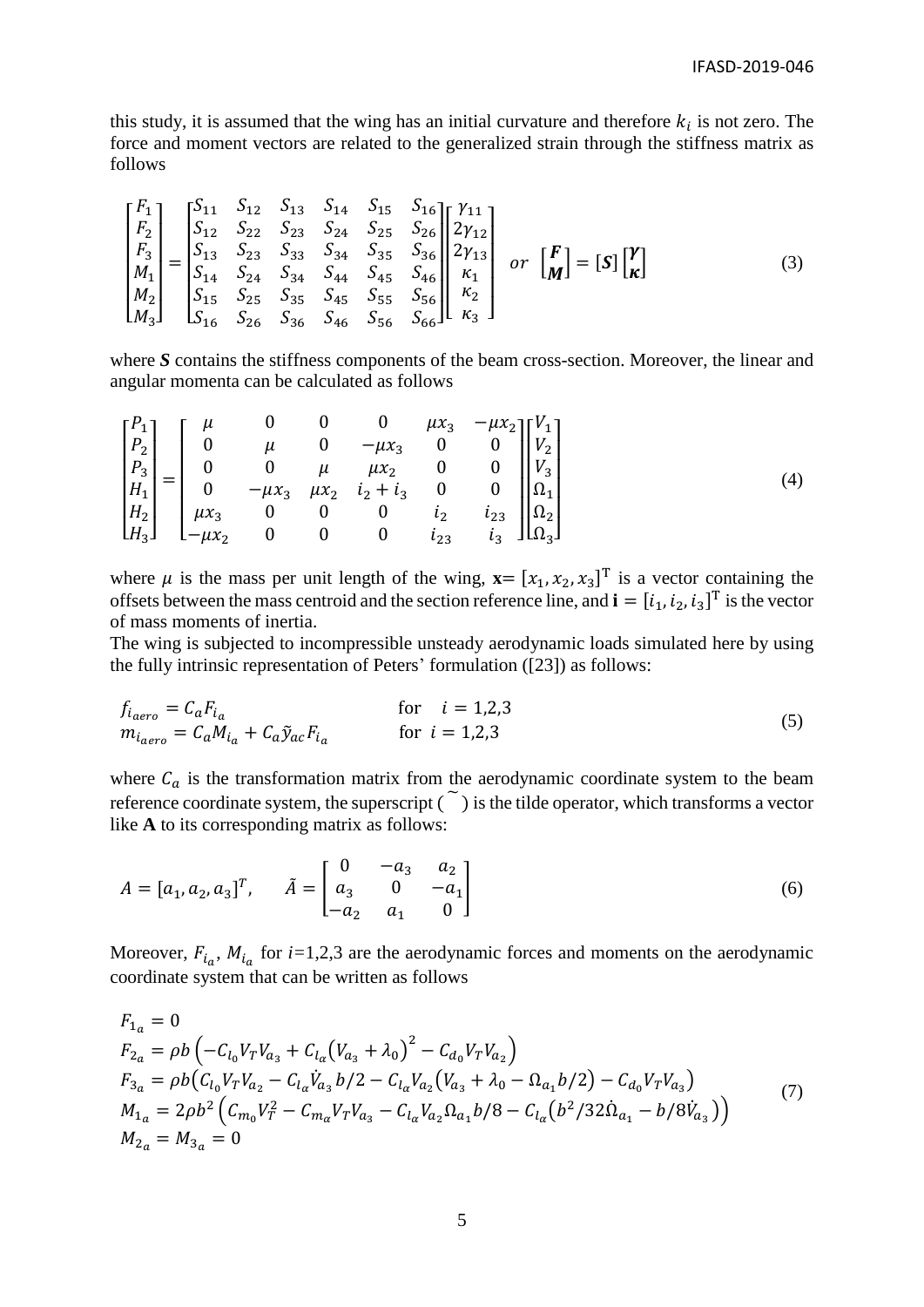where  $C_{l_0}$ ,  $C_{l_\alpha}$ ,  $C_{d_0}$ ,  $C_{m_0}$ , and  $C_{m_\alpha}$  are the aerodynamic coefficients of the airfoil. The subscript  $\begin{pmatrix} a \end{pmatrix}$  refers to the aerodynamic coordinate system, and  $V_T$  is the total aerodynamic velocity that can be written as

$$
V_T = \sqrt{V_{a_2}^2 + V_{a_3}^2} \tag{8}
$$

Furthermore,  $\lambda_0$  is the inflow value which is obtained based on the following relation [\[23\]](#page-13-7):

$$
[A]\{\lambda\} + \left(\frac{V_T^n}{B^n}\right)\{\lambda\} = \left(-\dot{V}_{a_3} + \frac{b}{2}\dot{\Omega}_{a_3}\right)\{C\}
$$
  

$$
\lambda_0 = \frac{1}{2}\{B\}^T\{\lambda\}
$$
 (9)

where  $\lambda$  is a vector containing the inflow states and  $A$ ,  $B$ , and  $C$  are constant matrices defined as 1

$$
[A] = [D + dB^{T} + Cd^{T} + \frac{1}{2}CB^{T}]
$$
  
\n
$$
B_{n} = (-1)^{n-1} \frac{(N+n-1)!}{(N-n-1)!} \frac{1}{(n!)^{2}} \quad n \neq N
$$
  
\n
$$
B_{n} = (-1)^{n-1} \quad n = N
$$
  
\n
$$
C_{n} = \frac{2}{n}
$$
  
\n
$$
d_{n} = \frac{1}{2} \quad (n \neq 1)
$$
  
\n
$$
D_{nm} = \frac{1}{2n} \quad (n = 1)
$$
  
\n
$$
D_{nm} = -\frac{1}{2n} \quad (n = m + 1)
$$
  
\n
$$
D_{nm} = 0 \quad (n \neq m \neq 1)
$$
  
\n(10)

As the wing is completely fixed at the root and free at the tip, the following set of boundary conditions are applied to the equations of motion:

$$
\begin{bmatrix} F_1(L,t) \\ F_2(L,t) \\ F_3(L,t) \end{bmatrix} = \begin{bmatrix} 0 \\ 0 \\ 0 \end{bmatrix}, \begin{bmatrix} M_1(L,t) \\ M_2(L,t) \\ M_3(L,t) \end{bmatrix} = \begin{bmatrix} 0 \\ 0 \\ 0 \end{bmatrix}, \begin{bmatrix} V_1(0,t) \\ V_2(0,t) \\ V_3(0,t) \end{bmatrix} = \begin{bmatrix} 0 \\ U_{\infty} \\ 0 \end{bmatrix}, \begin{bmatrix} \Omega_1(0,t) \\ \Omega_2(0,t) \\ \Omega_3(0,t) \end{bmatrix} = \begin{bmatrix} 0 \\ 0 \\ 0 \end{bmatrix}
$$
(11)

where,  $U_{\infty}$  is the free steam velocity.

The governing aeroelastic equations of the wing are discretized by using a space-time discretization scheme [\[22\]](#page-13-6). By selecting the number of elements to 16, the results converged. Finally, to study the aeroelastic stability, first the steady state solution of the system is determined. Then, the eigenvalues of the linearized system about the steady-state condition are determined. By checking the resulting eigenvalues, the stability of the system can be obtained.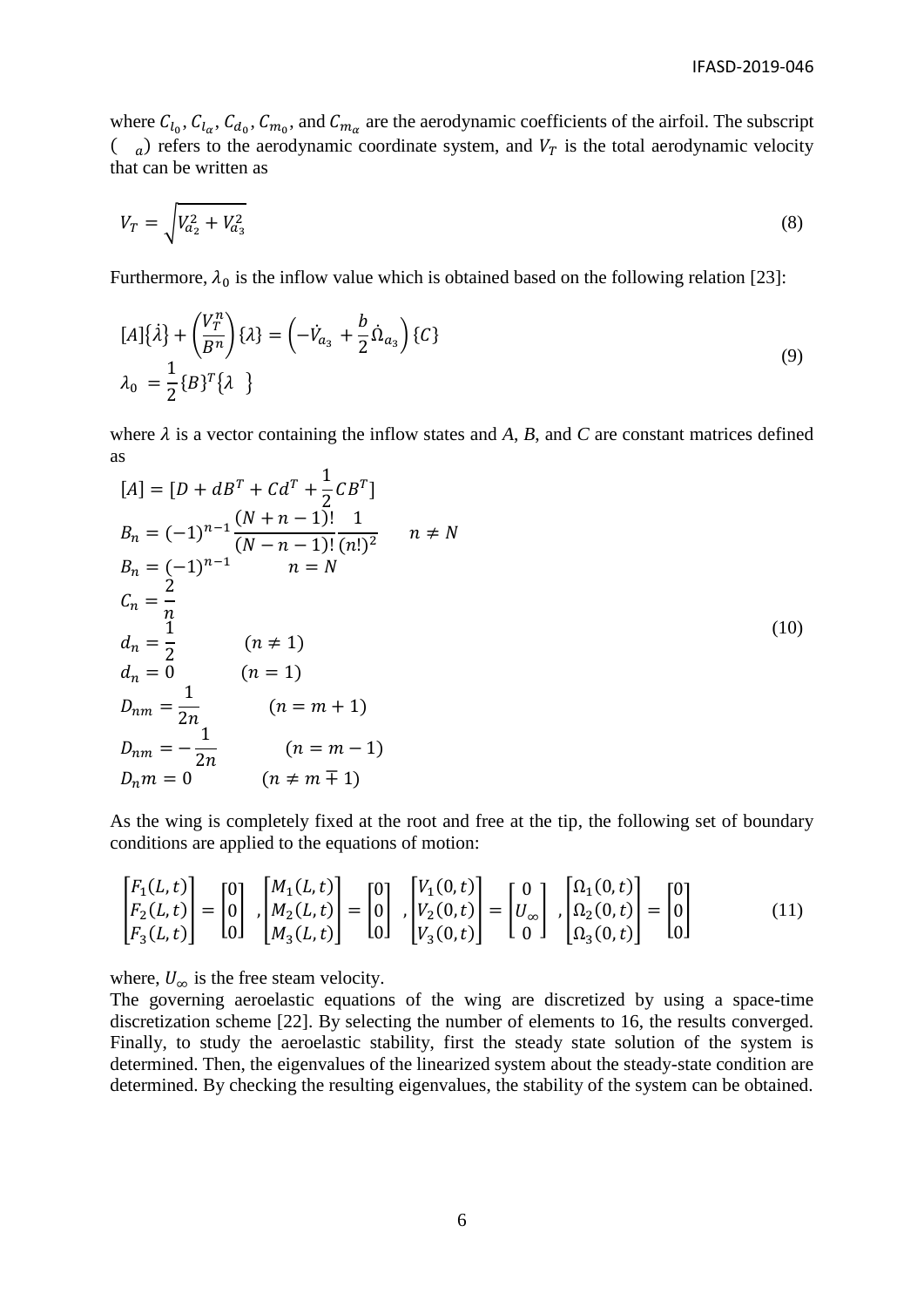### **4 NUMERICAL RESULTS**

To check the validity of the code, the nondimensional frequencies of a beam with initial curvature are determined and compared with those reported by [\[31\]](#page-13-9), and presented in [Table 1.](#page-6-0) In this case, the curvature angle is  $\alpha = 180^{\circ}$ , and the results shows a good agreement.

In the next step, the flutter speed of an aircraft wing is determined and compared with [\[32\]](#page-13-10). The wing resembles the Goland wing, and the wing properties are presented in Table 2. The flutter speed and flutter frequency of this wing are determined and compared with the results presented by [\[32\]](#page-13-10) in Table 3. It is clear that the aeroelastic results by the present method are in a very good agreement with those of Rosa and Franciosi [30]. In the following section, the effect of the initial curvature on the flutter speed and frequency of the Goland wing is determined.

| Mode No.        | Present | Rosa and Franciosi <sup>[31]</sup> |
|-----------------|---------|------------------------------------|
| 1 st            | 0.43541 | 0.435                              |
| 2 <sub>nd</sub> | 1.3781  | 1.375                              |
| 2rd             | 4.7311  | 4.71                               |
| ∕∕th            | 10.604  | 10.52                              |

<span id="page-6-0"></span>Table 1: The Comparison of the nondimensional frequencies of a curved cantilever beam

| Parameter           | Definition                 | Value                             |
|---------------------|----------------------------|-----------------------------------|
| L                   | Wing half span             | 6.1 m                             |
| $\mathcal{C}$       | Wing root chord            | $1.83 \text{ m}$                  |
| GJ.                 | <b>Torsional Stiffness</b> | $0.99\times10^6$ N.m <sup>2</sup> |
| EI <sub>2</sub>     | <b>Bending Stiffness</b>   | $9.77\times10^6$ N.m <sup>2</sup> |
| $\mu$               | Mass per unit length       | $35.7 \text{ kg/m}$               |
| $i_3$               | Mass moment of             | 8.64 kg.m                         |
|                     | inertia                    |                                   |
| $\chi_{e.a.}$       | Elastic axis offset        | 33% chord                         |
|                     | from L.E.                  |                                   |
| $\chi_{c.g.}$       | Centre of gravity          | 43% chord                         |
|                     | offset from L.E.           |                                   |
| yac                 | Aerodynamic center         | 25% chord                         |
|                     | offset from L.E.           |                                   |
| $c_{l_{\alpha}}$    | Lift curve slope           | $2\pi$                            |
| $\lambda = EI_2/GI$ | Stiffness ratio            | $7.5 - 12.5$                      |

Table 2: Goland wing structural and aerodynamic properties

Table 3: Comparison of the flutter speed and flutter frequency of Goland wing

|                           | Present | Patil et al. [32] |
|---------------------------|---------|-------------------|
| Flutter speed $(m/s)$     | 135.6   | 136               |
| Flutter frequency (rad/s) | 70.23   | 70.2              |

When the initial curvature is added to the wing, the aeroelastic properties of the wing changes, and therefore it is important to check the impact on the onset of instability. As mentioned earlier,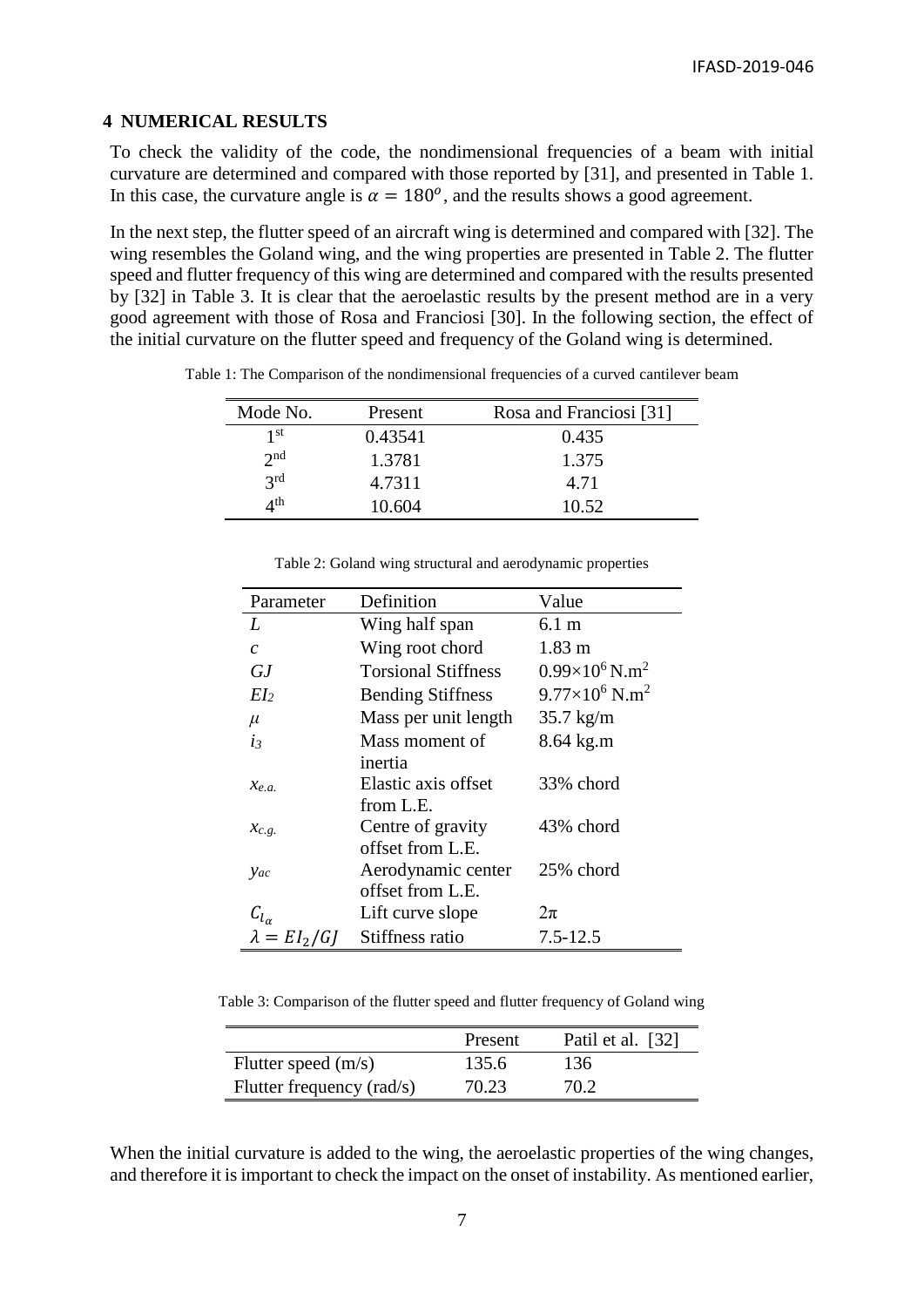the wing has an initial out of plane curvature,  $k_2$ , which is assumed to be constant along the span of the wing. The deformed shape of the wing for various curvature angles is shown in Figure 3. In this case, it is assumed that span or the perimeter of the wing is constant.



Figure 3: The deformed shape of the wing for the constant perimeter case.

First, the effect of the initial curvature on the three first natural frequencies of the wing is determined and shown in Figure 4. By increasing the initial curvature of the wing, the two first frequencies approach each other until a certain value of curvature, but after that they veer away each other. In this case, the veering occurs when the initial curvature is about  $k_2 = 55^{\circ}/m$ .



Figure 4: The natural frequencies of the wing for different values of out of plane curvature.

Next, the effect of initial curvature on the flutter speed and frequency of the wing for the case of constant perimeter is determined. Figure 5 shows the change in flutter speed of the wing for various initial out of plane curvature angles. When the initial curvature is added to the wing, at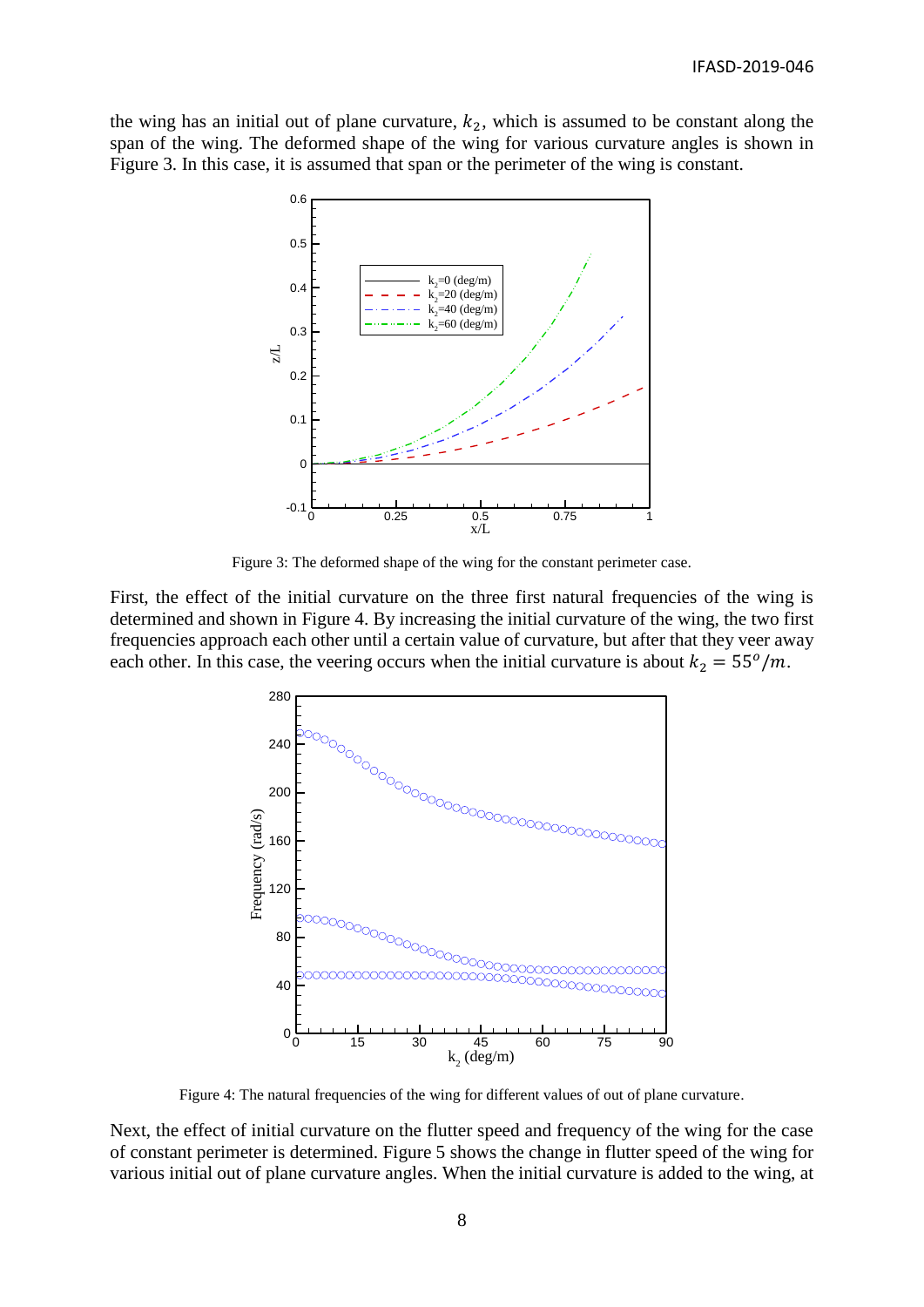first the flutter speed decreases until about  $k_2 = 45^{\circ}/m$ , mostly due to the initial coalescence of the first and second modes, as shown in Figure 4. Then, the flutter speed increases gradually until about  $k_2 = 67^\circ/m$  where the interaction between the first and second modes is still the main cause of flutter, but these modes then veer away each other. Then a sudden increase is observed in flutter speed which is mainly due to the flutter mechanism changing. Again, after this point the flutter speed decreases. Furthermore, as shown in Figure 6, the flutter frequency of the wing also decreases gradually until  $k_2 = 67^\circ/m$  where there is a jump in the flutter frequency, and then again it reduces. The main reason for this sudden jump in the flutter speed and flutter frequency is the change in the flutter modes as described below.



Figure 5: Flutter speed versus out of plane curvature for the constant perimeter case,



Figure 6: Flutter frequency versus out of plane curvature for the constant perimeter case.

For the domain of initial curvature of  $k_2 < 67^{\circ}$ , as shown in Figure 7, the flutter is the result of coupling between the first and second modes. Also, it must be noted that in this region, by increasing the aircraft speed, initially the first and second modes are coupled together, but after a certain value above the flutter speed, the first and third modes are coupled together. Moreover, for the domain of  $k_2 \ge 67^\circ/m$ , as shown in Figure 8, at the beginning the two first modes approach together but then veer away from each other. Then, the first and third modes are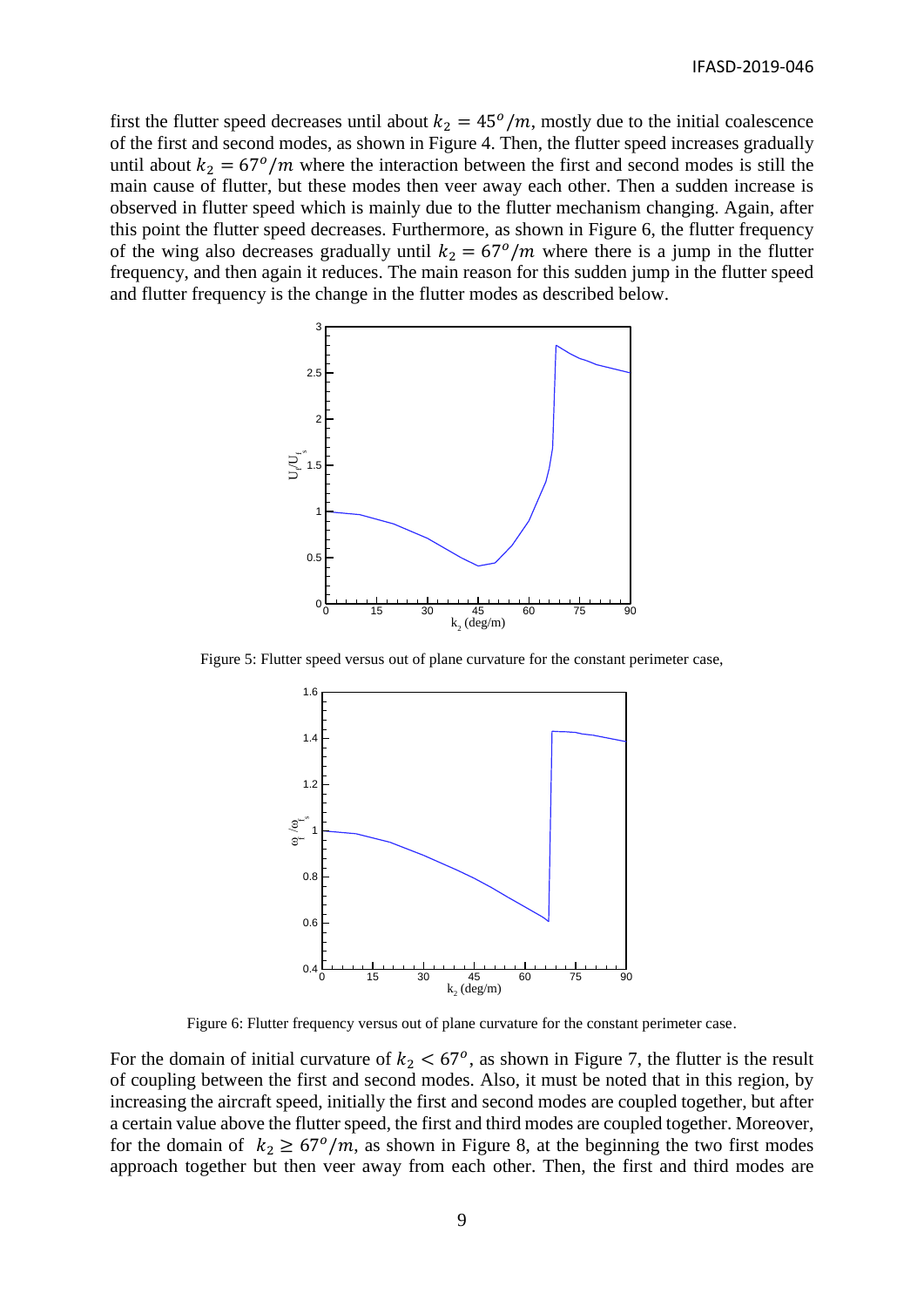coupled together which results in higher flutter speeds. This completely clarifies the reason for the sudden jump shown in the flutter speed and flutter frequency.





Figure 8: Aeroelastic frequencies versus velocity for  $k_2$ =75 deg/m.

Figures 9 and 10 show the variation of flutter speed and flutter frequency of the wing with respect to the initial curvature for different stiffness ratios ( $\lambda = EI_2/GJ$ ). The stiffness ratio completely affects the flutter speed of the wing, but the trend of the change is different for various initial curvature angles. When the stiffness ratio decreases, the point at which the flutter speed trend changes moves forward toward higher values of curvature angle. Moreover, three regions are clear in Figure 9 where the stiffness ratio works differently. In the first and third regions the flutter speed decreases by increasing the initial curvature, and when λ decreases, the flutter speed increases. But the situation is completely different in the middle region the flutter speed increases by increasing the curvature angle. In this region, when the stiffness ratio raises, the flutter speed also increases. This highlights the importance of the combination of the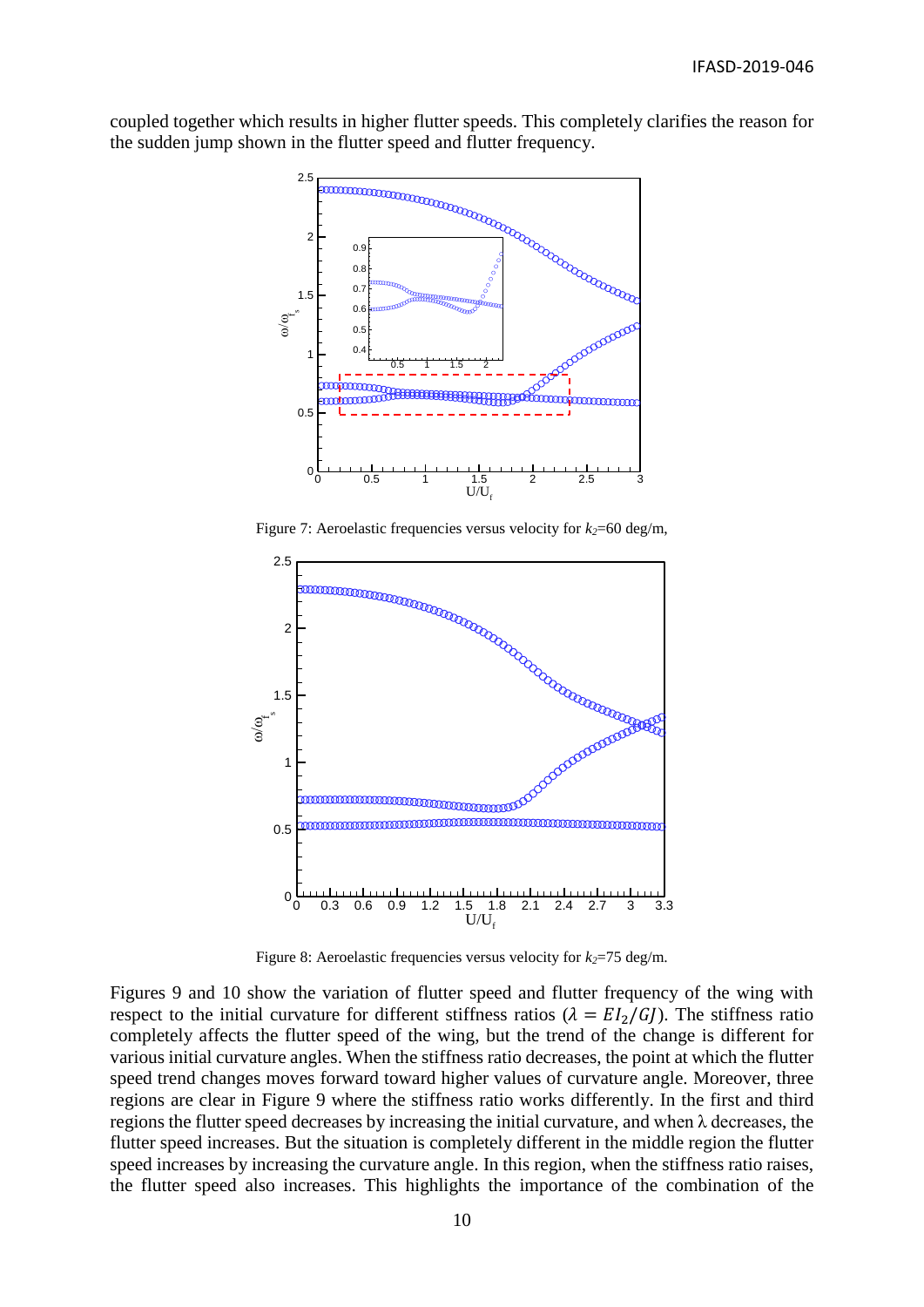stiffness ratio and initial curvature on the flutter speed. Moreover, the stiffness ratio also affects the flutter frequency as shown in Figure 10. For all initial curvature values, by increasing the stiffness ratio, the flutter frequency also increases, but the rate of increase is not constant.



Figure 9: The effect of  $\lambda$  on the flutter speed for various initial curvatures,



Figure 10: The effect of  $\lambda$  on the flutter frequency for various initial curvatures.

Finally, Figures 11 and 12 shows the flutter speed and flutter frequency of the wing for the two cases of constant perimeter and constant projected area. In this case, the stiffness ratio is considered to be  $\lambda$ =10. For lower values of initial curvature, there is no significant difference between the flutter speed of these two cases, as shown in Figure 11. But for higher values of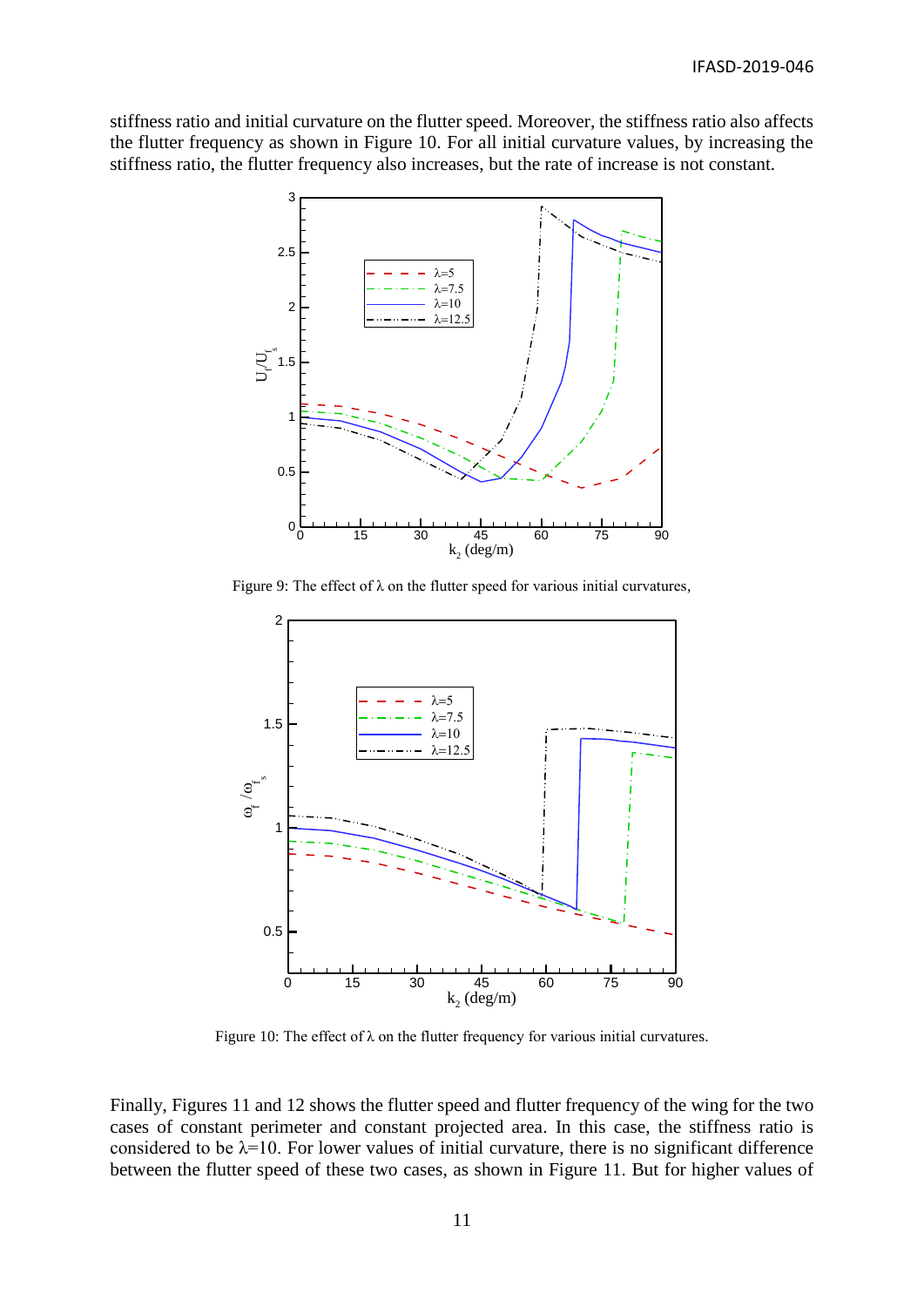curvature angles, the difference tends to get larger. This pattern is also observed in Figure 12 for the flutter frequency. Therefore, this mainly highlights that in terms of extending the stability region, the case of constant perimeter works better than the case of constant projected area.



Figure 11: Flutter speed for the constant perimeter case versus constant projected area for various initial curvatures,



Figure 12: Flutter frequency for the constant perimeter case versus constant projected area for various initial curvatures.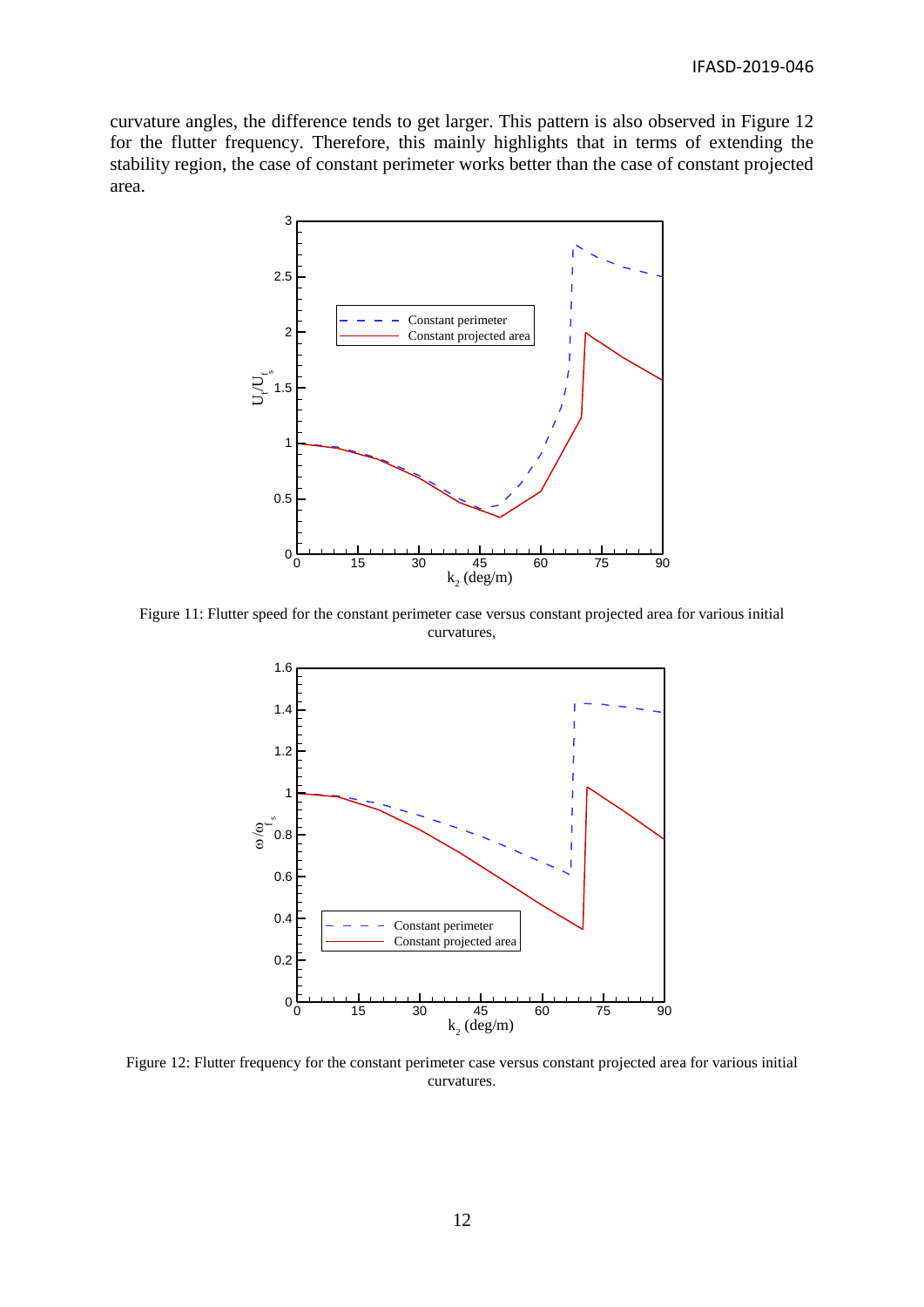## **5 CONCLUSION**

In this paper, the aeroelastic stability of a curved aircraft wing is investigated. The wing is considered to have an out of plane curvature which might have advantages in reducing the drag. The wing is modeled by using the geometrically exact fully intrinsic beam equations and the curvature is considered by adding the initial curvature to the beam formulations. The aerodynamic loads applied on the wing are simulated using an incompressible unsteady aerodynamic model. The resulting aeroelastic equations are discretized using a time-space scheme, and the stability of the system is determined through an eigenvalue analysis. It has been shown that when the curvature is added to the wing, the frequencies of the wing changes. Furthermore, when the initial curvature is introduced to the wing, the flutter speed and flutter frequency of the wing changes completely. Moreover, a sudden jump in the flutter speed and frequency was seen in a certain curvature angle which is mostly due to the change in the modes contributing to the flutter. Finally, the effects of stiffness ratio combined with the initial curvature of the wing on the flutter speed and frequency of the wing have been presented.

### **6 REFERENCES**

- <span id="page-12-0"></span>1. Bairstow, L., and Fage, A. "Oscillation of the taiplane and body of an aeroplane in flight," *A.R.C. R. & M. 276, part 2*, 1916.
- <span id="page-12-1"></span>2. Goland, M. "The flutter of a uniform cantilever wing," *Journal of Applied Mechanics* Vol. 12, No. 4, 1945, pp. A197-A208.
- <span id="page-12-2"></span>3. Goland, M., and Luke, Y. L. "The flutter of a uniform wing with tip weights," *Journal of Applied Mechanics* Vol. 15, 1948, pp. 13-20.
- <span id="page-12-3"></span>4. Li, D., Zhao, S., Da Ronch, A., Xiang, J., Drofelnik, J., Li, Y., Zhang, L., Wu, Y., Kintscher, M., Monner, H. P., Rudenko, A., Guo, S., Yin, W., Kirn, J., Storm, S., and Breuker, R. D. "A review of modelling and analysis of morphing wings," *Progress in Aerospace Sciences* Vol. 100, 2018, pp. 46-62.
- <span id="page-12-4"></span>5. Barbarino, S., Bilgen, O., Ajaj, R. M., Friswell, M. I., and Inman, D. J. "A Review of Morphing Aircraft," *Journal of Intelligent Material Systems and Structures* Vol. 22, No. 9, 2011, pp. 823- 877.
- <span id="page-12-5"></span>6. Lottati, I. "Aeroelastic stability characteristics of a composite swept wing with tip weights for an unrestrained vehicle," *Journal of Aircraft* Vol. 24, No. 11, 1987, pp. 793-802.
- <span id="page-12-6"></span>7. Gern, F. H., and Librescu, L. "Static and dynamic aeroelasticity of advanced aircraft wings carrying external stores," *AIAA Journal* Vol. 36, No. 7, 1998, pp. 1121-1129.
- <span id="page-12-7"></span>8. Mazidi, A., and Fazelzadeh, S. A. "Flutter of a Swept Aircraft Wing with a Powered Engine," *Journal of Aerospace Engineering* Vol. 23, No. 4, 2010, pp. 243-250.
- <span id="page-12-8"></span>9. Goetz, R. C., and Doggett, R. V. "Some effects of tip fins on wing flutter characteristics," *NASA TN D-7702*, 1974.
- <span id="page-12-9"></span>10. Doggett, R. V., and Farmer, M. G. "Preliminary study of effects of winglets on wing flutter," *NASA TM X-3433*, 1976.
- <span id="page-12-10"></span>11. Cui, P., and Han, J. "Prediction of flutter characteristics for a transport wing with wingtip devices," *Aerospace Science and Technology* Vol. 23, No. 1, 2012, pp. 461-468.
- <span id="page-12-11"></span>12. Lv, B., Lu, Z., Guo, T., Tang, D., Yu, L., and Guo, H. "Investigation of winglet on the transonic flutter characteristics for a wind tunnel test model CHNT-1," *Aerospace Science and Technology* Vol. 86, 2019, pp. 430-437.
- <span id="page-12-12"></span>13. Pecora, R., Amoroso, F., and Lecce, L. "Effectiveness of Wing Twist Morphing in Roll Control," *Journal of Aircraft* Vol. 49, No. 6, 2012, pp. 1666-1674.
- <span id="page-12-13"></span>14. Hunsaker, D. F., Montgomery, Z. S., and Joo, J. J. "Lifting-Line analysis of wing twist to minimize induced drag during pre roling moion," *AIAA Scitech 2019 Forum*, 2019.
- <span id="page-12-14"></span>15. Rodrigue, H., Cho, S., Han, M.-W., Bhandari, B., Shim, J.-E., and Ahn, S.-H. "Effect of twist morphing wing segment on aerodynamic performance of UAV," *Journal of Mechanical Science and Technology* Vol. 30, No. 1, 2016, pp. 229-236.